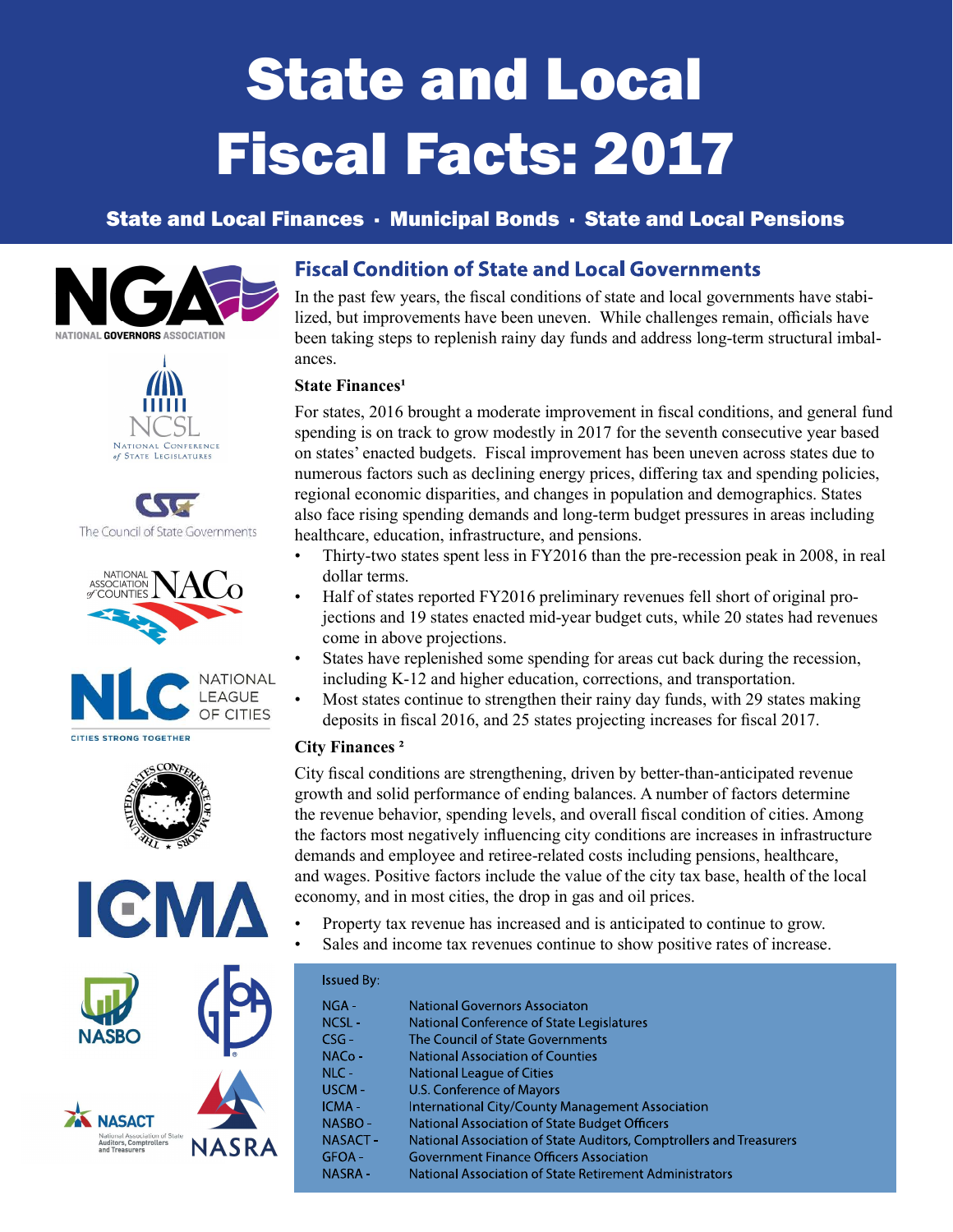- Ending balances have returned to pre-recession levels (adjusted for inflation).
- City finance officers are optimistic, but as fiscal conservatives, they are cautious and preparing for the next economic downturn.
- Management of infrastructure and employee-related costs and volatilities such as gas and oil prices, inflation, and intergovernmental aid will continue to affect fiscal sustainability long term.

#### County Finances

Counties still face a constraining fiscal environment many years after the national economic downturn. Forty-four  $(44)$  percent of county officials responding to a 2016 NACo survey indicated a reduction or elimination of a county program or service because of budget constraints or unfunded state and local mandates in the past fiscal year.<sup>3</sup> Notably<sup>4</sup>:

- Nearly three-quarters (73 percent) of states have escalated the number and/or cost of mandates for counties over the past decade, decreased state funding to counties over the past decade, or a combination of both.
- General revenue recovery has been slow and uneven across counties - nearly half of counties (46 percent) had not recovered to 2007 levels by 2013.
- The cost of mandated services is rising faster than inflation. Almost half (48 percent) of counties recorded overall 2013 expenses above 2007 levels, even when taking into account inflation.
- States are limiting counties' revenue authority to fund essential services. Property taxes and sales taxes are the main general revenue sources for most counties. While counties in 45 states collect property taxes, 42 states place limitations on county property tax authority. Only 29 states authorize counties to collect sales taxes, but with restrictions. Twenty-six (26) impose a sales tax limit and 19 ask for voter approval.

## Municipal Bankruptcy

While the fiscal condition of state and local governments as a whole is improving, there are governments where fiscal stress continues. Generally, these governments' fiscal troubles are based on long-standing economic problems and other unique circumstances. It is important to note that municipal bankruptcy, while headline-grabbing, is rare and is not an option under state law for most localities.

- Bankruptcy is not a legal option for state sovereign entities. States have taxing authority and have constitutional or statutory requirements to balance their budgets.
- States determine whether their political subdivisions may pursue bankruptcy in the event of insolvency.
- Only 12 states authorize Chapter IX bankruptcy filings for their general-purpose governments, and 12 states conditionally authorize such filings. Twenty-six  $(26)$ states have either no Chapter IX authorization or such filings are prohibited.
- Bankruptcies remain rare and are a last resort for eligible

municipal governments. Since 2010, only 9 out of 51 filings have been by general-purpose governments. The majority of filings have been submitted not by cities, but by lesser-known utility authorities and other narrowlydefined special districts throughout the country.<sup>5</sup>

• Chapter IX of the federal Bankruptcy Code does not provide for any federal financial assistance, and filing under this section of the law is not a request for federal funding.

## Federal Intervention

The Founding Fathers believed in a limited and strictly defined federal role. The 10th Amendment reads "The powers" not delegated to the United States by the Constitution, nor prohibited by it to the States, are reserved to the States respectively, or to the people." State and local governments can weather difficult economic periods and officials are taking steps to restore fiscal stability. Interference in the fiscal affairs of state and local governments by the federal government is neither requested nor warranted. Long-term issues such as outdated methods of taxation, rising health care costs, and growing pension liabilities are already being discussed by state and local government leaders, and changes in many areas are underway.

## **Municipal Bonds**

Municipal securities are predominantly issued by state and local governments for governmental infrastructure and capital needs purposes, such as the construction or improvement of schools, streets, highways, hospitals, bridges, water and sewer systems, ports, airports and other public works. The volume of municipal bonds issued in 2016 hit \$445 billion, which surpassed the previous high set in 2010 of \$433 billion.<sup>6</sup> Between 2007 and 2016, states, counties, and other localities invested \$3.8 trillion in infrastructure through tax-exempt municipal bonds;<sup>7</sup> the federal government provided almost \$1.5 trillion.<sup>8</sup>

On average, 11,000 municipal issuances are completed each year.

The principal and interest paid on municipal bonds is a small and well-protected share of state and municipal budgets:

- Debt service is typically only about 5 percent of the general fund budgets of state and municipal governments.
- Either under standard practice or as required by law or ordinance, debt service most often must be paid first before covering all other expenses of state and municipal governments.
- Municipal securities are considered to be second only to Treasuries in risk level as an investment instrument. The recovery rate of payment for governmental debt far exceeds the corporate recovery rate.

## Types of Debt and Default

Municipal debt takes two forms: General Obligation, or GO debt, backed by the full faith and credit of a general-purpose government like a state, city, or county; and Non-GO debt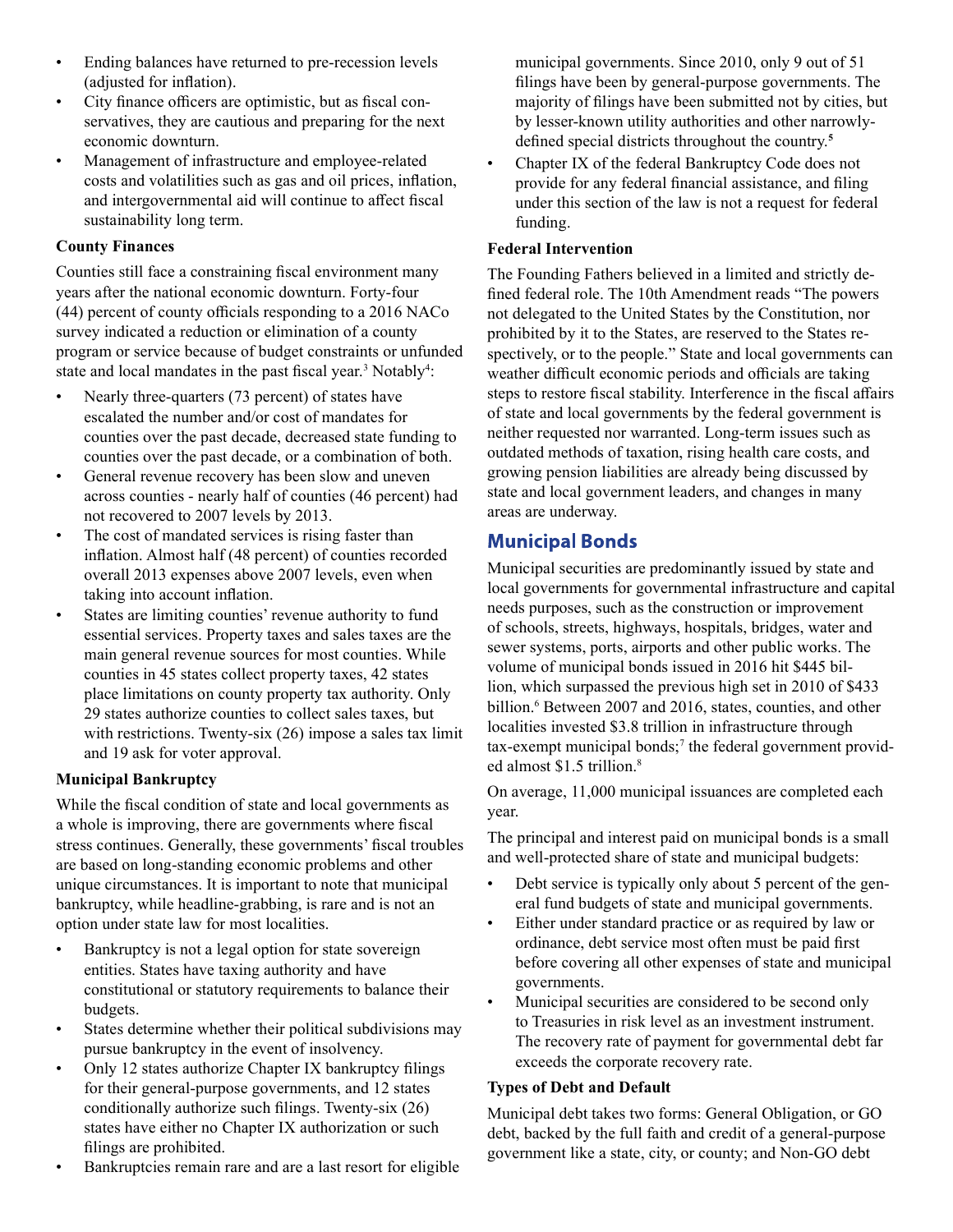issued by governments and special entities that is usually backed by a specific revenue source (special taxes, fees, or loan payments) associated with the enterprise or borrower.

There are two types of defaults: (1) the more minor "technical default," where a covenant in the bond agreement is violated, but there is no payment missed and the structure of the bond is the same and (2) defaults where a bond payment is missed, or in the rare event when debt is restructured at a loss to investors.

From 1970 through 2015, there were 98 rated municipal bond defaults, of which only seven were rated city or county governments.\* The majority of rated defaulted bonds were issued by not-for-profit hospitals or housing project financings.

Historically, municipal bonds have had lower average cumulative default rates than global corporates overall and by like rating category. Between 1970 and 2015, the average 10-year default rate for Moody's Aaa-rated municipal bonds was zero compared to a 0.40 percent default rate for Moody's Aaa-rated corporate bonds.<sup>9</sup> Furthermore, even though state and local governments have struggled to recover from the recession in recent years, the current rate for rated state and local GO defaults, excluding Puerto Rico, is remarkably low at  $0.002$  percent.<sup>10</sup>

- In the double-A rating category to which the majority of municipal ratings were assigned, average cumulative default rates are much lower for municipal bonds than for corporate bonds with the same double-A symbol.<sup>11</sup>
- There has been only one state that has defaulted on its debt in the past century, and in that case bondholders ultimately were paid in full.\*

## Federal Tax Exemption

The federal tax exemption for municipal bonds is an effective, efficient, and successful way for state and local governments to finance infrastructure. Municipal securities existed prior to the formation of the federal income tax in 1913. Since then, the federal Internal Revenue Code has exempted municipal bond interest from federal taxation. Between 2000 and 2014 the federal exemption saved state and local governments an estimated \$714 billion in additional interest expenses.12 In 2015 alone, state and local governments saved over \$8 billion in additional interest expense through the federal tax exemption.13 Many states also exempt from taxation the interest earned from municipal securities when their residents purchase bonds within their state. Because of the reciprocal immunity principle between the federal government and state and local governments, state and local governments are prohibited from taxing the interest on bonds issued by the federal government.

## State and Local Pensions<sup>14</sup>

Although some state and local government pension trusts are fully funded with enough assets for current pension

obligations, there are legitimate concerns about the extent of underfunding in certain jurisdictions. In most cases, a modest increase in contributions to take advantage of compound interest, or modifications to employee eligibility and benefits, or both, will be sufficient to remedy the underfunding problem.<sup>15</sup>

#### **Significant Reforms Enacted**

State and local employee retirement systems are established and regulated by state laws and, in many cases, further subject to local governing policies and ordinances. Federal regulation is neither needed nor warranted, and public retirement systems do not seek federal financial assistance. State and local governments have and continue to take steps to strengthen their pension reserves and operate under a longterm time horizon.

- Between 2009 and 2014, every state made changes to pension benefit levels, financing, or both. Many local governments have made similar reforms to their plans.<sup>16</sup>
- Accrued pension benefits are protected by U.S. and state constitutions, either through contract clauses or specific pension provisions. In some states, future accruals are protected by state constitutions, written contract, and/ or case law. However, states generally are permitted to change retiree health benefits, including terminating them, as they do not carry the same legal protections. Therefore, combining unfunded pension liabilities with unfunded retiree health benefits is misleading.
- Thirty-three (33) states hold approximately \$33 billion in other post-employment benefits (OPEB) assets as of FY 2013. This figure is up from 18 states reported for the period FY2009-FY2011. At the same time, state government units offering retiree health care benefits have declined during the past decade.<sup>17</sup>

#### Pension Finances

Public employees and their employers contribute to their pensions during employees' working years. Assets are held in trust and invested in diversified portfolios to prefund the cost of pension benefits for over 14 million working and 10 million retired employees of state and local government.<sup>18</sup> Public pension assets are invested using a long-term horizon, and nearly all benefits are paid out over decades, not as a lump sum.

- Public employees typically are required to contribute 5 to 10 percent of their wages to their state or local pension. Since 2009, 36 states have increased required employee contribution rates.<sup>19</sup>
- As of September 30, 2016, state and local retirement trusts held \$3.82 trillion in assets.<sup>20</sup>
- For most state and local governments, retirement systems remain a relatively small portion of their budget. On average, the portion of combined state and local government spending dedicated to retirement system contributions is four percent.<sup>21</sup> Current pension spending

\*For the purposes of this fact sheet, Puerto Rico is excluded due to the unique relationship that exists between the United States and its territories.